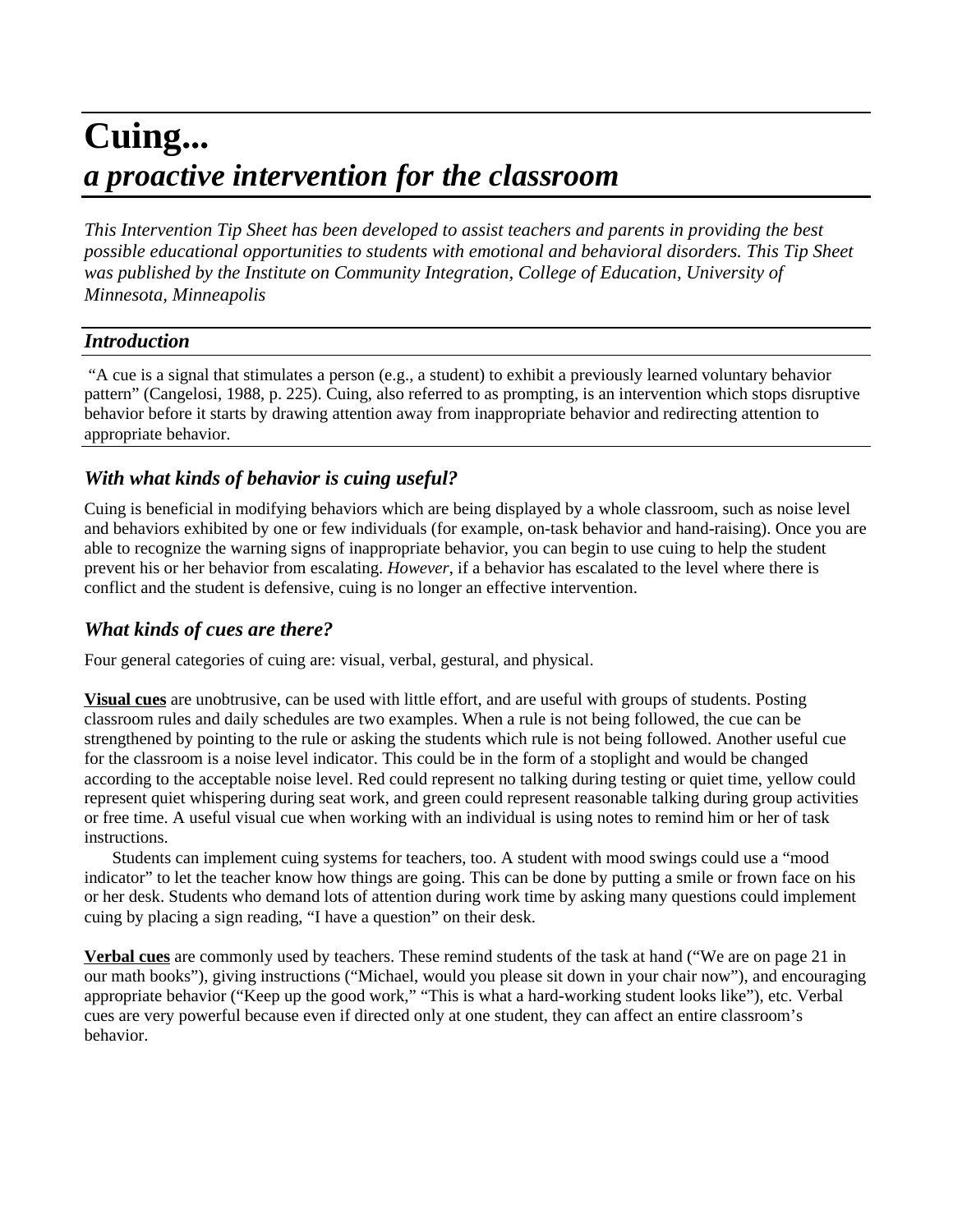**Gestural cues** involve a gesture or movement which is understood by students as indicating a desired behavior. Putting a finger to one's lips for silence, raising one's hand before asking students a question to remind them to raise their hands before answering, and pointing to a class rule on a rule sheet are common gestural cues.

**Physical cues** physically direct the student's behavior. Putting a hand on a student's shoulder if they are talking during quiet time is a common example of a physical cue. Simply positioning oneself in a specific area of the classroom can serve as a physical cue. For example, if a student is antagonizing another, walking over to them and standing next to them is a physical cue to stop this behavior.

*Physical cues must be used with caution.* Many students react negatively to being touched--this must be respected. As students move into adolescence, issues of privacy and personal space make physical cues involving contact less viable.

## *What are the qualities of effective cues?*

In order to be effective, cues should be nonintrusive, discrete, nonhostile, and understood by the student. Nonintrusiveness is important for several reasons. If the student feels he or she is being put on the spot or is receiving negative attention, he or she will become defensive. Also, if the cuing is always intrusive, the student may inadvertently learn that they need to be prompted in order to behave correctly. Discretion is advisable so that cuing does not interrupt the flow of the class.

Making sure that the student understands the cue is easy to overlook if you assume that the student is aware of his or her behavior. You must communicate with the student what is going on.

Finally, it is important that you do not let any frustration or anger come through when cuing. If you are hostile (or even if the student perceives there to be hostility), the intervention will not be effective.

### *How do I prepare to use cuing?*

First, consider student capabilities. Make sure the student knows or can decode your cue. Some students may react very negatively to physical contact; with such students, a physical prompt would be inappropriate.

Second, prioritize behaviors to be changed. Is it more important to reduce the class noise level or to increase a student's in-seat behavior? These decisions must be made before a cuing intervention can be implemented.

Third, involve students in preparing for implementation. This can begin with a discussion of what a cue is and examples of everyday cues: fire alarms, alarm clocks, ambulance sirens, etc. Discussion of what these cues indicate and how people respond should help students put classroom cuing into context. "Social perspective taking" (Slade & Callaghan, 1988) is another useful tool to get students involved in cuing. Give the students a hypothetical situation, such as a lifeguard or police officer, and have them construct a set of rules they would use and cues used to alert others to the rules.

Finally, clearly convey your expectations and the methods you will use to cue students. Role-playing and modeling are useful to clearly demonstrate to students what your cues are.

#### *How do I fade a cue?*

When you have reached a desired, consistent level of response, you are ready to begin fading it. Gradually design the cue to be less intrusive, maintaining the level of response until the cue is no longer necessary.

#### *Special Considerations...*

Keep in mind that cuing is extremely effective in promoting positive behavior. Telling a student or group of students, "What a great job you are doing concentrating on your homework" cues the student to continue working and helps instill positive feelings about the self and about school. Cuing for positive behavior should be a significant and integral part of any cuing intervention.